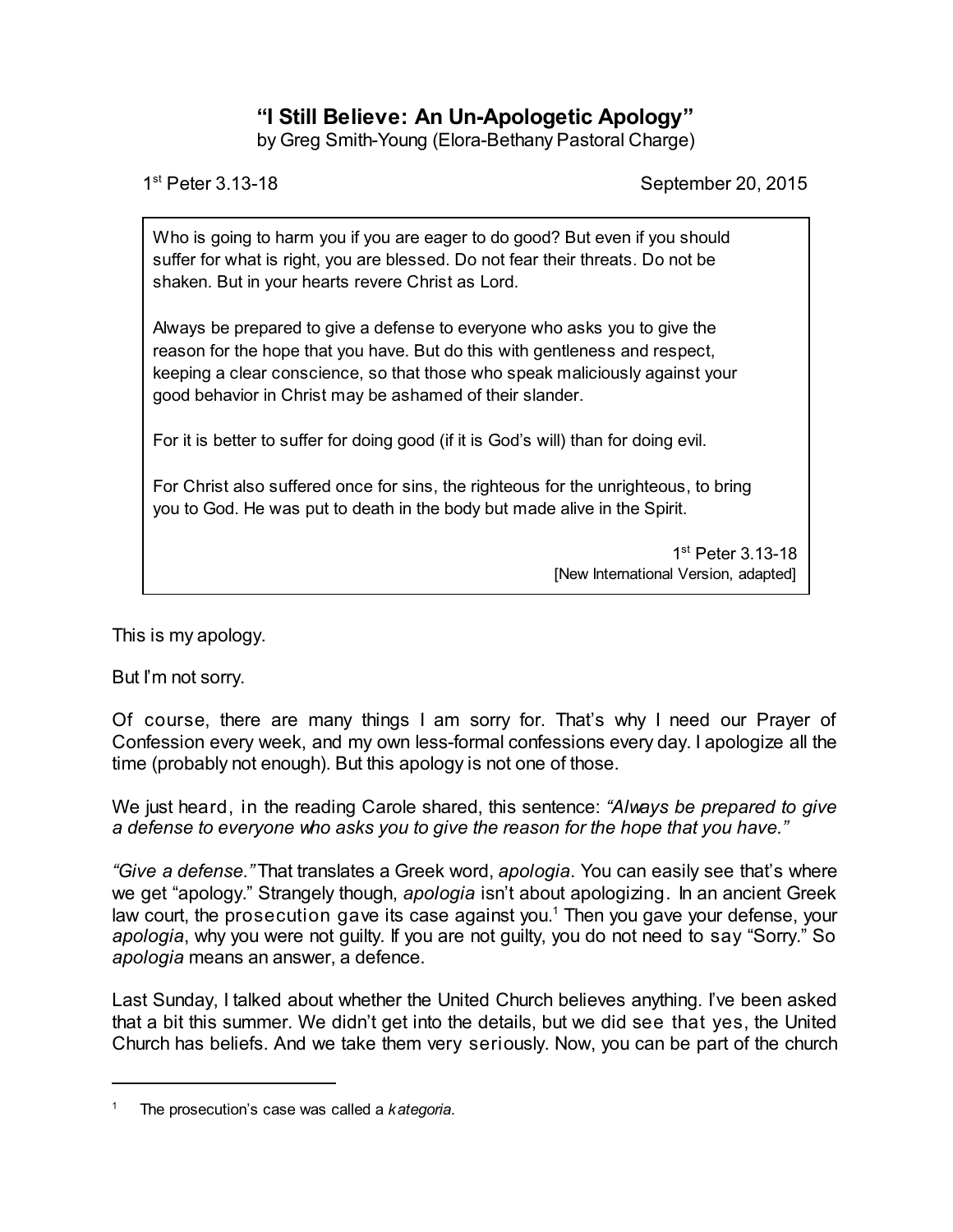without believing anything; we don't have an entry exam. If you want to be a member of the church, with can include leading and making important decisions about our life together, we ask you believe some pretty basic Christian things. And I talked about what ministers have to believe.

What do ministers believe? Since there are about 3,000 of us, I can't really say. We're a pretty diverse church! All I can say is what I believe. That's what I offer you this morning, my un-apologetic *apologia*, my answer, my apology for why I trust God.

II

It starts with Jesus. He captivates me.

When I was starting to figure stuff out, a group of us were reading the Bible together. We were looking at the stories Jesus told, his parables. Jesus blew my mind. He challenged me. He made me think differently. He bugged me. He kept drawing me in, closer to him. He has not stopped.

I noticed Jesus was not intimidated by top-of-the-ladder people. He did not shy away from bottom-of-the-heap people. He had good news for everyone. Folks who were sure they were righteous, and those who knew they were not, Jesus had something good for all of them. For me too.

He struck me by how he was always giving himself. Finally, all the way to cruel death on a cross. He gave himself because of us and for us, forgiving and loving us (even the worst that is in us).

He refused to stay dead, though. If his resurrection really happened—and as I studied carefully, I grew convinced it had—if he is risen from the dead, then everything has changed. And everything I've just said about what he did long ago, he is still doing now.

I believe because of Jesus.

III

I think this needs to be carefully grounded. So I've immersed myself in study about the historic Jesus, including the meaning of his crucifixion and resurrection. And what people have said about him. I've read things that strengthened what I already thought, and things that challenged and changed me. I've dug deep into theologians, past and present. And explainers and defenders of the Christian faith. And people learning how we can follow Jesus in our world today.

The more I've studied, the more I've learned, the more I'm challenged, the stronger my trust in Jesus grows. I'm confident that those who first wrote about him, in the Bible, got him right. So we can build on what they saw and realized. My trust grows stronger.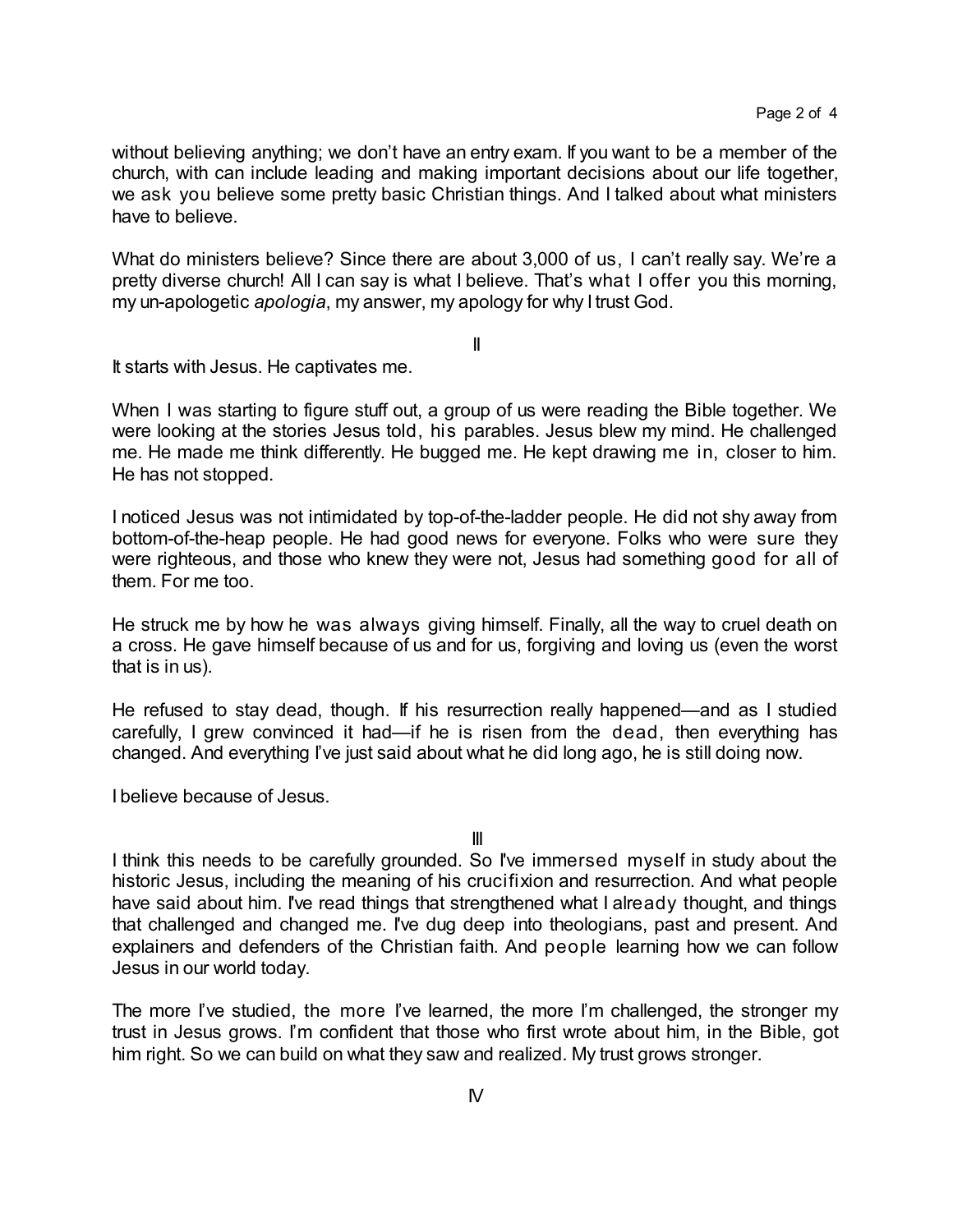I'm seeing how it all fits.

The Bible tells it in all sorts of ways — poetry, sagas, stories, histories, letters, visions, and so on. These were compiled over centuries by a diversity of authors and editors. Yet, together this collection of writings tells the Story that is comprehensive and compelling.

It is the Story of a cosmos that is a creation, not a mistake. Everything is the Creator's gift, for God is good, generous, both mysterious and wanting to be known. God loves to love.

It is the Story of a world which we break, for we squander God's gives and misuse the freedom God gives. The results are catastrophic and heartbreaking.

Yet God has never given up. It is the Story of God crafting and working through an unlikely people, Israel. Like the humanity which they represent, they have both achieved greatness and crashed in ruin.

Yet God never gives up, on them or any of us. It is the Story of God, unexpectedly and astonishingly, entering into the very creation, in all its wonder and decay, in person. In Jesus, God keeps God's word, fulfills God's promise, and rescues everything from destruction. With Jesus, the Story reaches its climax . . .

. . . but it is not finished. God continues to unfold it toward its fullness and completion, its wholeness and wellness.

In broad strokes, this Story is simple; it took me just a few minutes to tell it. In details, intricate. I find it strongly satisfying. With it, so much makes sense.

 $\vee$ 

I also found so much wisdom at the heart of the Christian tradition. I mean the insights that folks have been mining, and forging, and hammering out since the earliest decades of the Christian movement. You could call it "Christian orthodoxy." I embrace an orthodoxy that is generous, open, and flexible, and still strong and grounded.

So I am a Trinitarian. The one, only God is also three: In traditional language, Father, Son, and Spirit. These three are in such love, such union, such intimacy, such agreement of purpose and identity of being, that their Three-ness does not detract from their One-ness, but instead deepens and strengthens it. At the heart of reality, the One who makes reality is a Community of love, of relationship.

I celebrate the fullness of Jesus — he fully human as we are; he is fully divine as God is.

Do I come close to fully understanding this? Nope. Yet as I climb higher into this wisdom, I find the light grows brighter, the air even fuller, and the view ever farther.